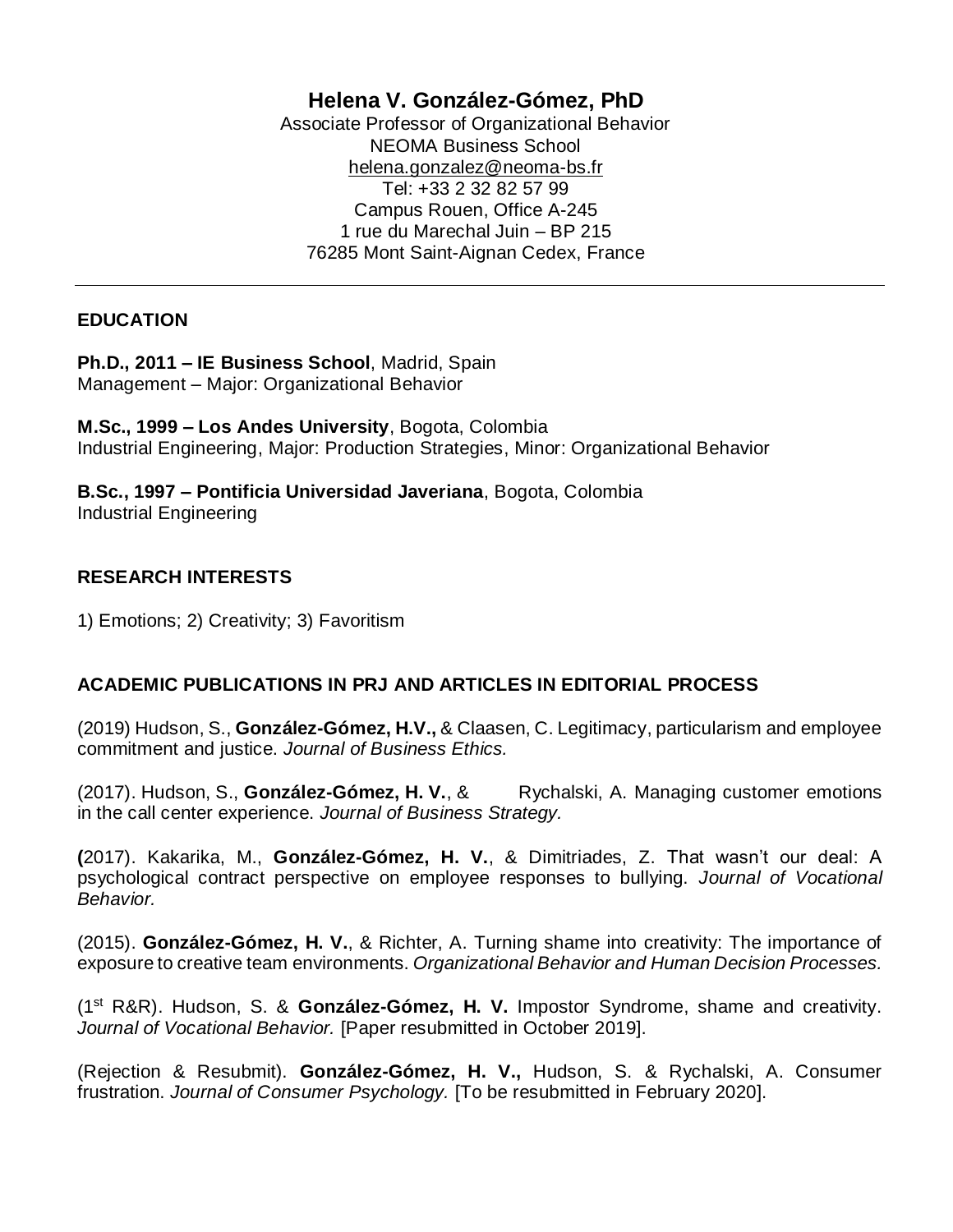#### **WORK IN PROGRESS**

**González-Gómez, H. V.**, & Richter, A. Topic: Boredom and Creativity*.*

Quintane, E., **González-Gómez, H. V.**, & Brashears, M. Topic: Gender and social networks.

Hudson, S., **González-Gómez, H. V.**, & Claasen, C. Topic: Favoritism and legitimacy across cultures*.*

Kakarika, M., **González-Gómez, H. V.**, Vasiljevic, D. & Borges, A. Topic: Silence in Negotiations*.*

Kakarika, M., Taghavi, S., & **González-Gómez, H. V**. Topic: Gossip in Organizations*.*

## **TEACHING EXPERIENCE**

**Sep. 2018–Current, Associate Professor, NEOMA Business School, Campus Rouen, France** Courses taught: Leadership Seminar, Psychology & Organizational Behavior, Managing Individuals and Teams: An Experiential Approach. Programs: Bachelor, Masters.

**Sep. 2014–Sep. 2018, Assistant Professor, NEOMA Business School, Campus Rouen, France**

Courses taught: Management Analysis, Human Resource Management, Organizational Behavior, Leadership.

Programs: Bachelor, Masters, MBA.

## **Summer 2015 and 2016, Visiting Professor, Summer School Los Andes University, Colombia**

Courses taught: Developing the Creative Organization. Programs: International Bachelor, Masters, MBA – Summer School Chosen by students as part of the group **"Best Professors"** in the MBA program, 2016.

**Summer 2014, Visiting Professor, Summer School La Sabana University, Colombia** Courses taught: Intercultural Business.

Programs: International Bachelor – Summer School.

**Sep. 2012–Aug. 2014, Assistant Professor, Rennes School of Business, France**

Courses taught: Human Resource Management, Organizational Behavior Programs: International Bachelor, Masters programs

## **Sep–Oct. 2011, Teaching Assistant, IE Business School, Spain**

Entrepreneurship and Venture Capital Seminar – International MBA